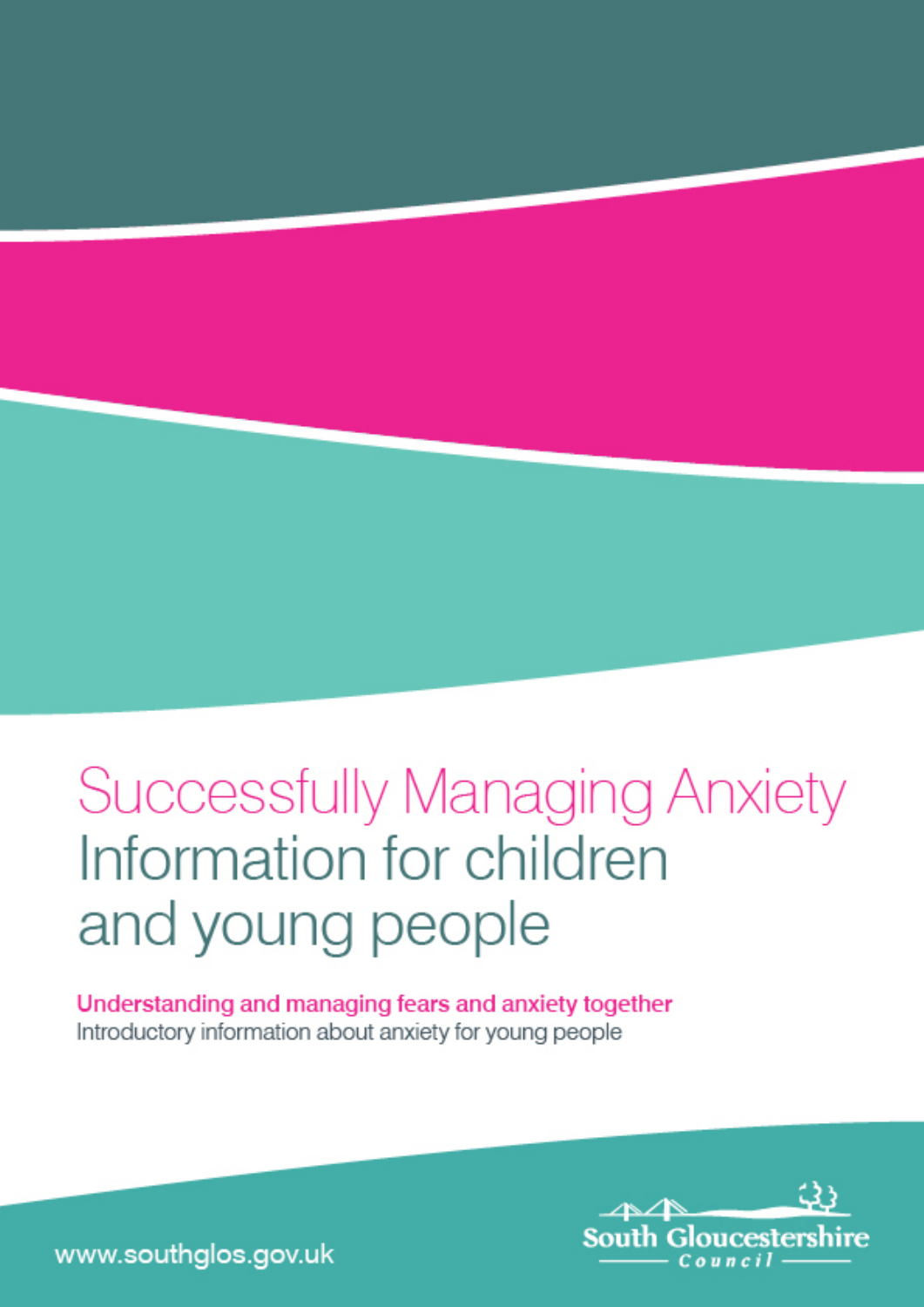# Contents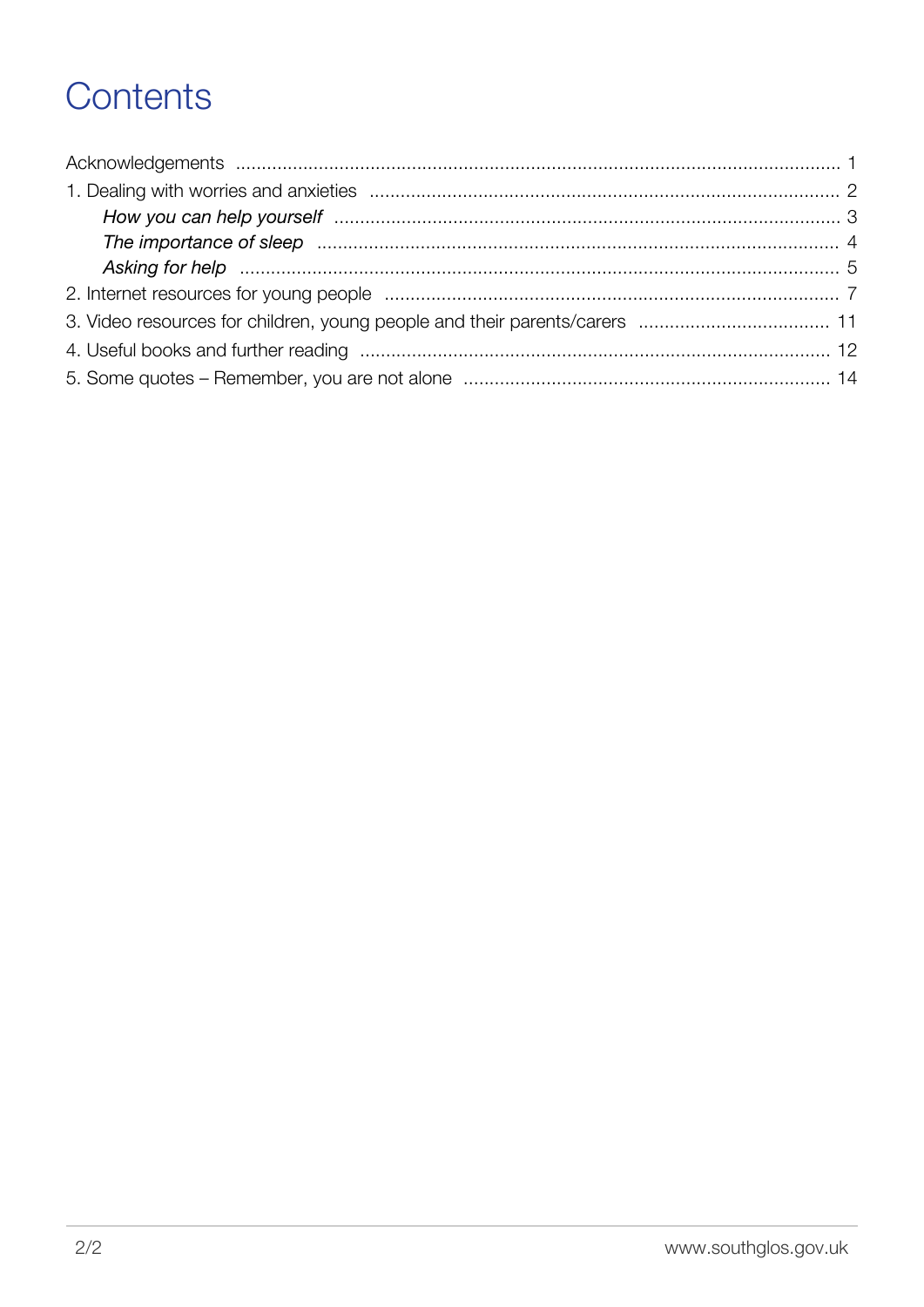# <span id="page-2-0"></span>Acknowledgements

With thanks to the following councils for allowing the use of their booklets:

- Northamptonshire County Council "Anxiety Tackling it together"
- North Somerset Council "Emotionally Based School refusal"
- Somerset County Council "Understanding Anxiety"

Thanks also to the authors of the many other electronic sites and resources mentioned in the text of this guidance.

Special thanks to the multi-agency anxiety project group that dedicated time and effort to its development. It included CAMHS workers, preventative services workers, public health and wellbeing staff and head teachers.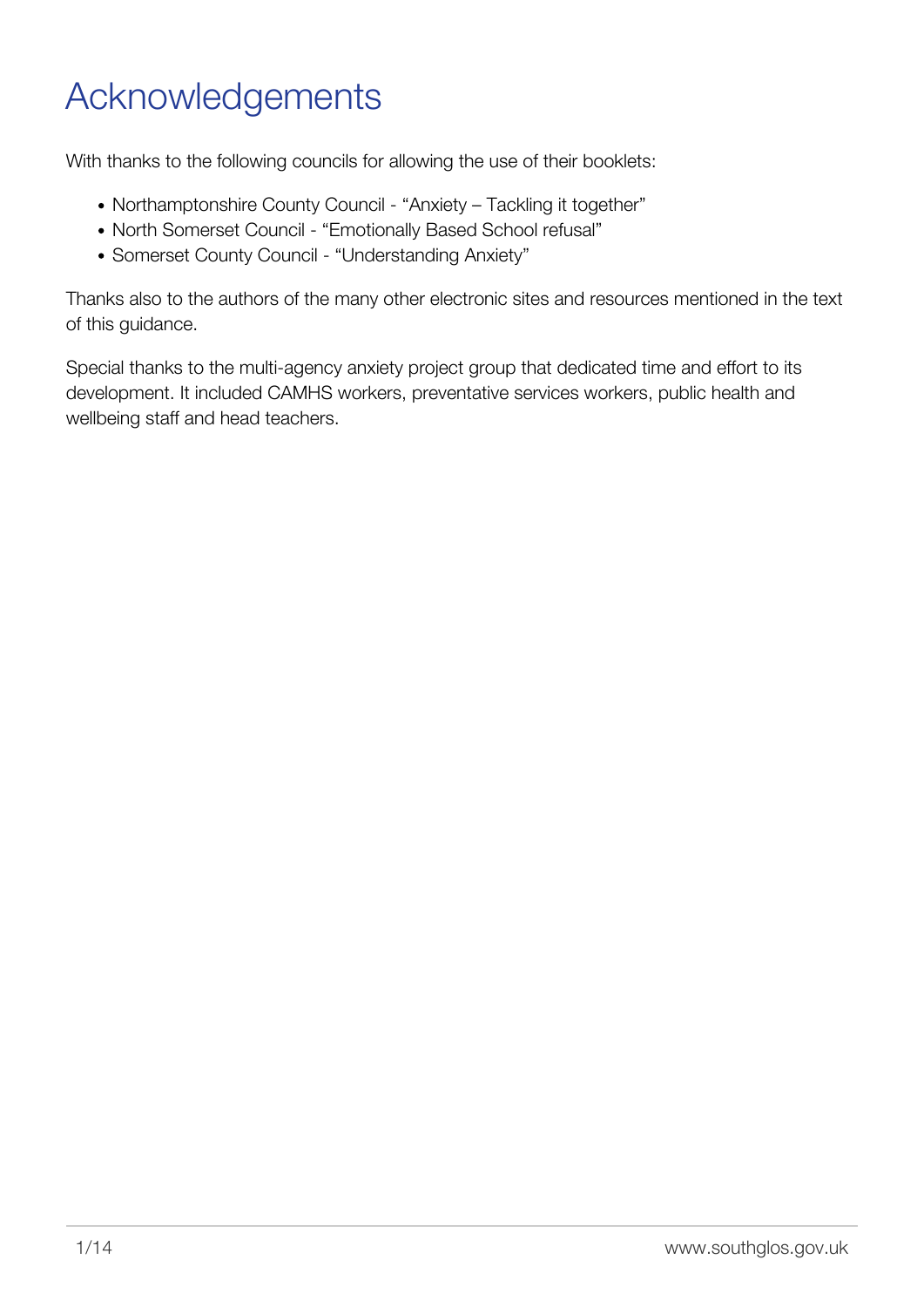# <span id="page-3-0"></span>1. Dealing with worries and anxieties

This document highlights how you, as a young person, can play your part in managing and reducing anxiety, and increase your confidence.

Useful leaflets for you to deal with anxiety:

- [Handout on physical effects of fear and anxiety](http://www.southglos.gov.uk/handout-on-physical-effects-of-fear-and-anxiety/)
- [Absence from school information for young people](http://www.southglos.gov.uk/absence-from-school-information-for-young-people/)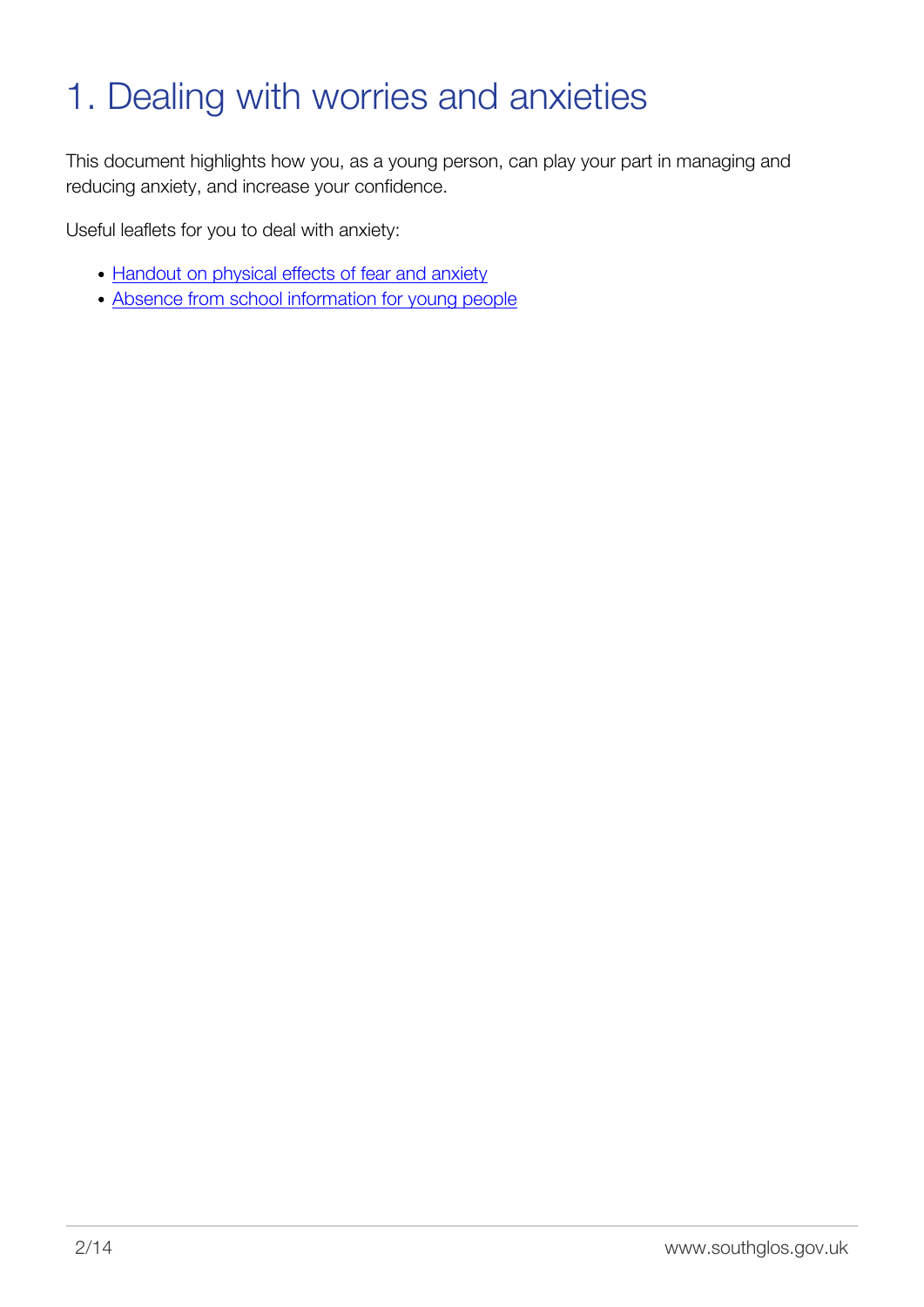## <span id="page-4-0"></span>How you can help yourself

We all experience anxiety from time to time. You might also have different names for anxiety, such as 'worry', 'stress' or 'nervousness'.

If you think you are in danger in some way you will feel anxious; this is a normal response to help us respond quickly.

When you become anxious your body will be affected; signs might include feeling sick, sweating, shaking, having a dry mouth or needing to go to the toilet.

All of the physical symptoms and anxious thoughts can be helped by relaxation but this needs practice.

- Sleep well and eat well
- Balance your life, for example work/study, play, exercise, build friendships, sleep
- Accept your thoughts and feelings. Let them come and run through you. Do not judge them
- Do not fight the feelings of panic. Go with them. They will disappear much more quickly
- Relax your tense muscles. Drop your shoulders, loosen your jaw, feel yourself relaxing
- Watch your breathing. When anxious, your breathing is likely to increase and become shallower. It might even make you feel dizzy or give you a tight feeling in your throat. Breathe slowly in through your nose for a count of four and out through your mouth for a count of five
- Practice positive self-talk., for example 'I can be calm', 'I am going to pass', I will succeed'

#### More useful information can be found on the internet

- Youth Space [www.twitter.com/youthspace1](http://www.twitter.com/youthspace1)
- Anxiety UK -<https://www.anxietyuk.org.uk/>
- Young Minds [http://www.youngminds.org.uk/for\\_children\\_young\\_people](http://www.youngminds.org.uk/for_children_young_people)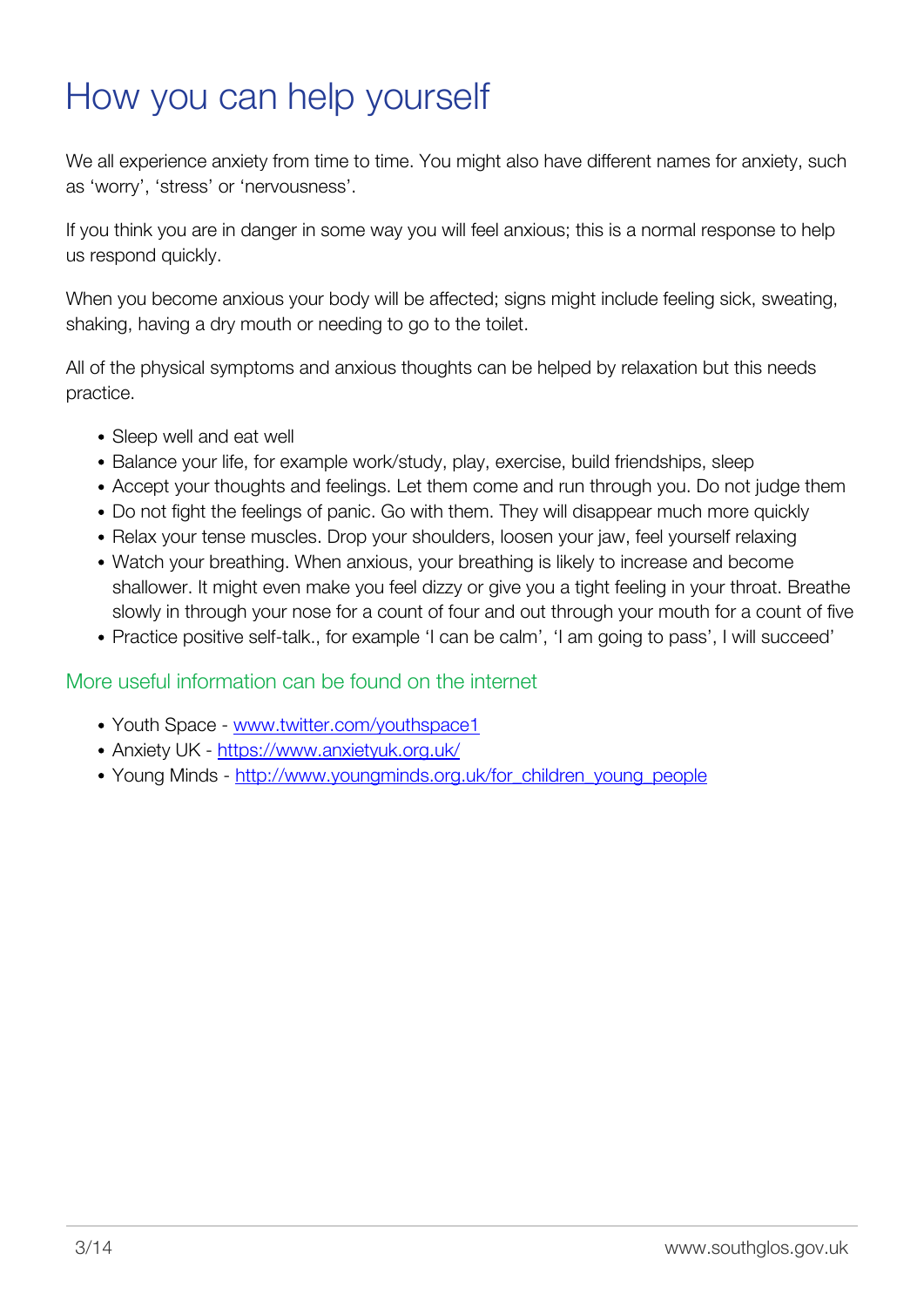# <span id="page-5-0"></span>The importance of sleep

Sleep is a vital but often overlooked part of a healthy lifestyle. Lack of good quality sleep is often a key cause of low mood and irritability for both children and adults. However there are often quite obvious reasons for why people may be struggling to sleep, and some simple solutions to improve the situation.

The increase in access to TV and Smartphone/tablet in people's bedrooms is seen as a big factor in increased numbers of young people struggling to get enough sleep. Indeed South Gloucestershire's recent health survey looking at patterns across 6,000 students reported that 45% of students watch TV or use a smartphone before trying to sleep but by Year 10 this rose to 79%. This is both disruptive to sleep and often a point of conflict when parents try to enforce limits.

Some simple tips to help all of us sleep.

- **Avoid stimulants** such as [caffeine](http://sleepfoundation.org/sleep-topics/caffeine-and-sleep), nicotine, and excessive sugar too close to bedtime
- **Regular exercise** can promote good sleep
- **[Food](http://www.sleepfoundation.org/sleep-news/food-and-sleep)** can be disruptive right before sleep stay away from large meals close to bedtime
- Establish a regular relaxing **bedtime routine**
- **Associate your bed with sleep**. It's not a good idea to use your bed to watch TV, listen to the radio, or look at your tablet/smartphone
- **Make sure that the sleep environment is pleasant and relaxing**. The bed should be comfortable, the room should not be too hot or cold, or too bright

#### Some more useful weblinks

- Insomnia treatment <http://www.nhs.uk/Conditions/Insomnia/Pages/Treatment.aspx>
- How to sleep better -<http://www.helpguide.org/articles/sleep/how-to-sleep-better.htm>
- [Sleep tips for teenagers Live Well NHS Choices](http://www.nhs.uk/Livewell/Childrenssleep/Pages/teensleeptips.aspx)
- [Sleep Problems in Teens](http://kidshealth.org/parent/growth/sleep/sleep_problems.html)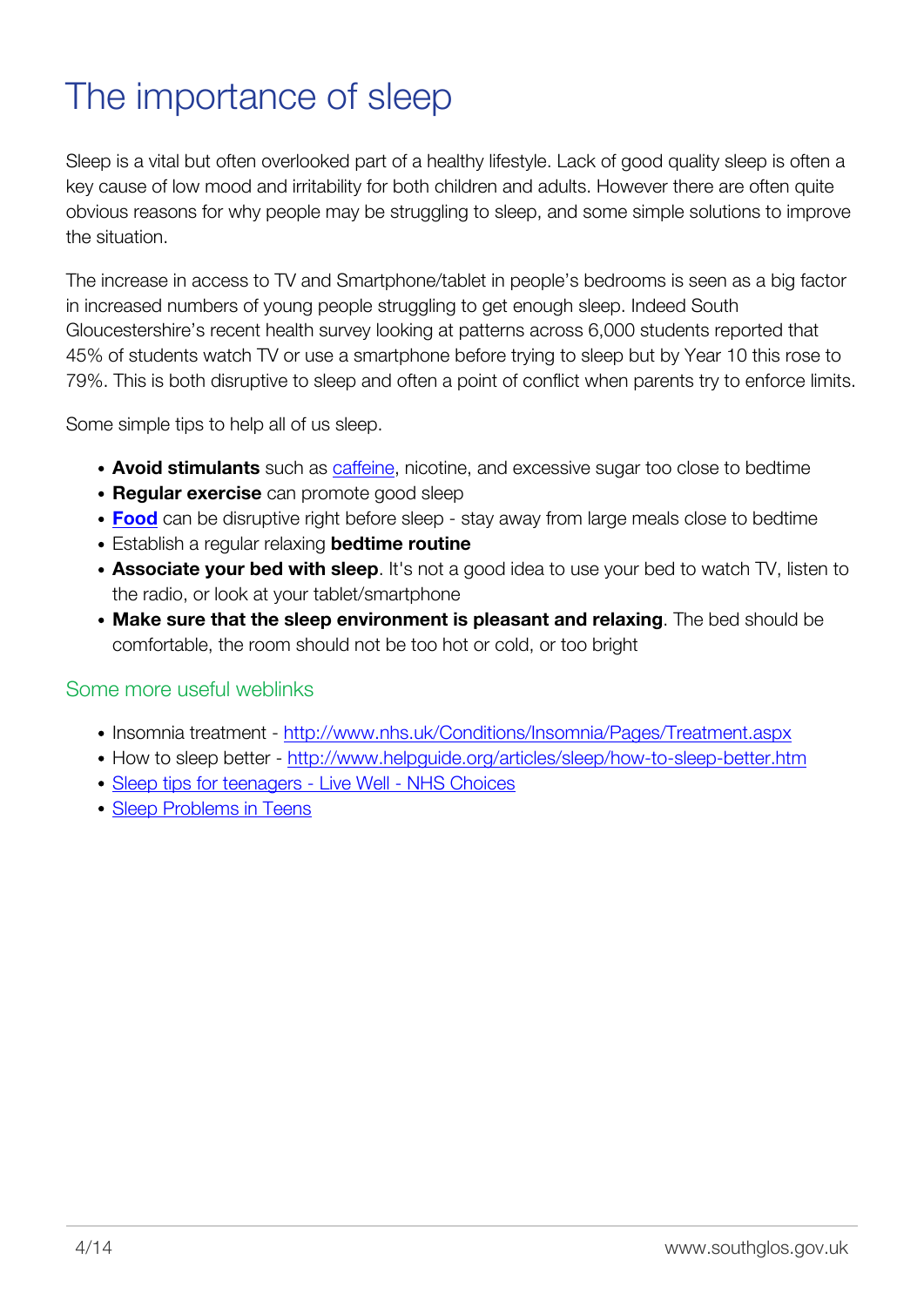# <span id="page-6-0"></span>Asking for help

Most of us feel overwhelmed or as if we can't cope with things at least once in our lives, and most people feel like that a lot more frequently. It is at times like these that you need to be able to talk to someone and not be afraid to ask for help.

Many of us don't like to ask for help. We don't like to burden other people, we are worried about what they will think about what we tell them, we don't want them to tell other people, or we are scared they will laugh at us. Yet most of us would want to help our friends and family if we thought they were having a hard time, so why would they feel any differently towards us?

There is the old saying, 'A problem shared is a problem halved' and sometimes you can feel better just by talking to somebody about a problem. It may be that you are just having a bad day or it could be an ongoing mental health problem that you need support with, but the important thing is to not try to cope with everything on your own.

#### Who can you ask for help?

- Parent
- Sibling
- Family member
- Close family friends
- A mate or close friend
- A neighbour
- A colleague at college or work
- A professional such as a teacher, social worker, doctor or nurse
- A support group in the community
- A helpline

Asking for help is important and can be anything from talking to someone about your bad day, confiding in someone about a long-term mental health problem, to discussing some therapy you are receiving, but it is important for you to have support. It is not good for any of us to spend too much time on our own, especially if we are feeling low and vulnerable.

### Top tips about asking for help

- 1. Think about who would be **the best person to talk to**. Only you can decide who you feel most comfortable talking to. It may well be someone in your family or a friend, but if you don't feel comfortable talking to friends or family, there are online discussion forums, helplines, support groups and professionals that you can talk to instead.
- 2. **Choose a good time and place** for this discussion to take place so that you are not interrupted and don't feel uncomfortable in the surroundings.
- 3. **Think about the outcome that you want** from this discussion. Do you simply want to tell someone how you are feeling? Or would you like more practical or emotional support? Be clear what you want to achieve from the discussion.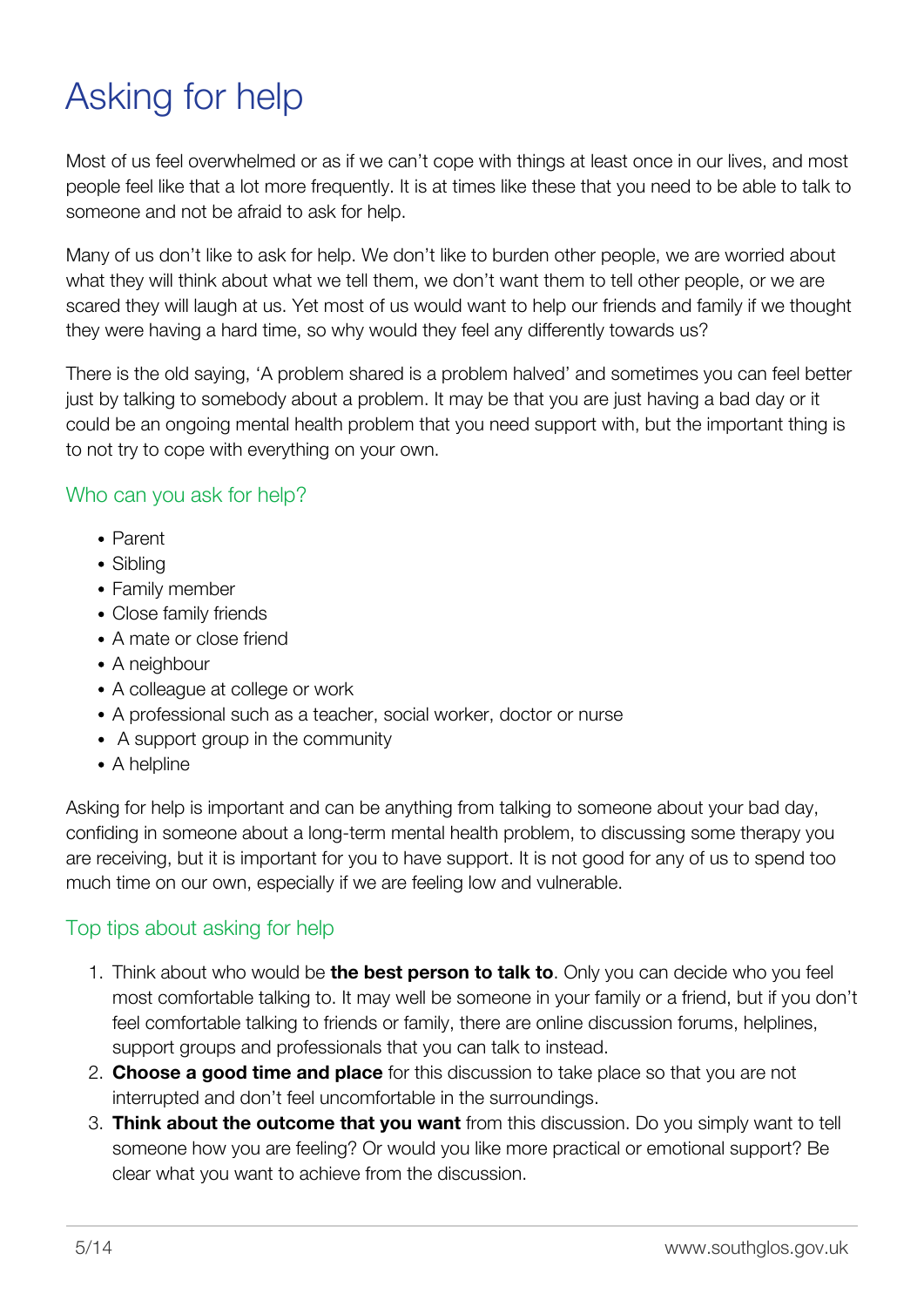- 4. **Write things down before you talk** to whoever you choose to talk to in case you forget exactly what you want to say and so it can act as a pointer during the chat.
- 5. **Explain exactly how you are feeling** and the type of support you feel would help you.
- 6. **Remember**, however difficult it is to talk about your feelings, you will probably feel better just for talking about your problems, and it is important that you are not on your own and struggling on your own when you are feeling low. People who care about you will want to help you.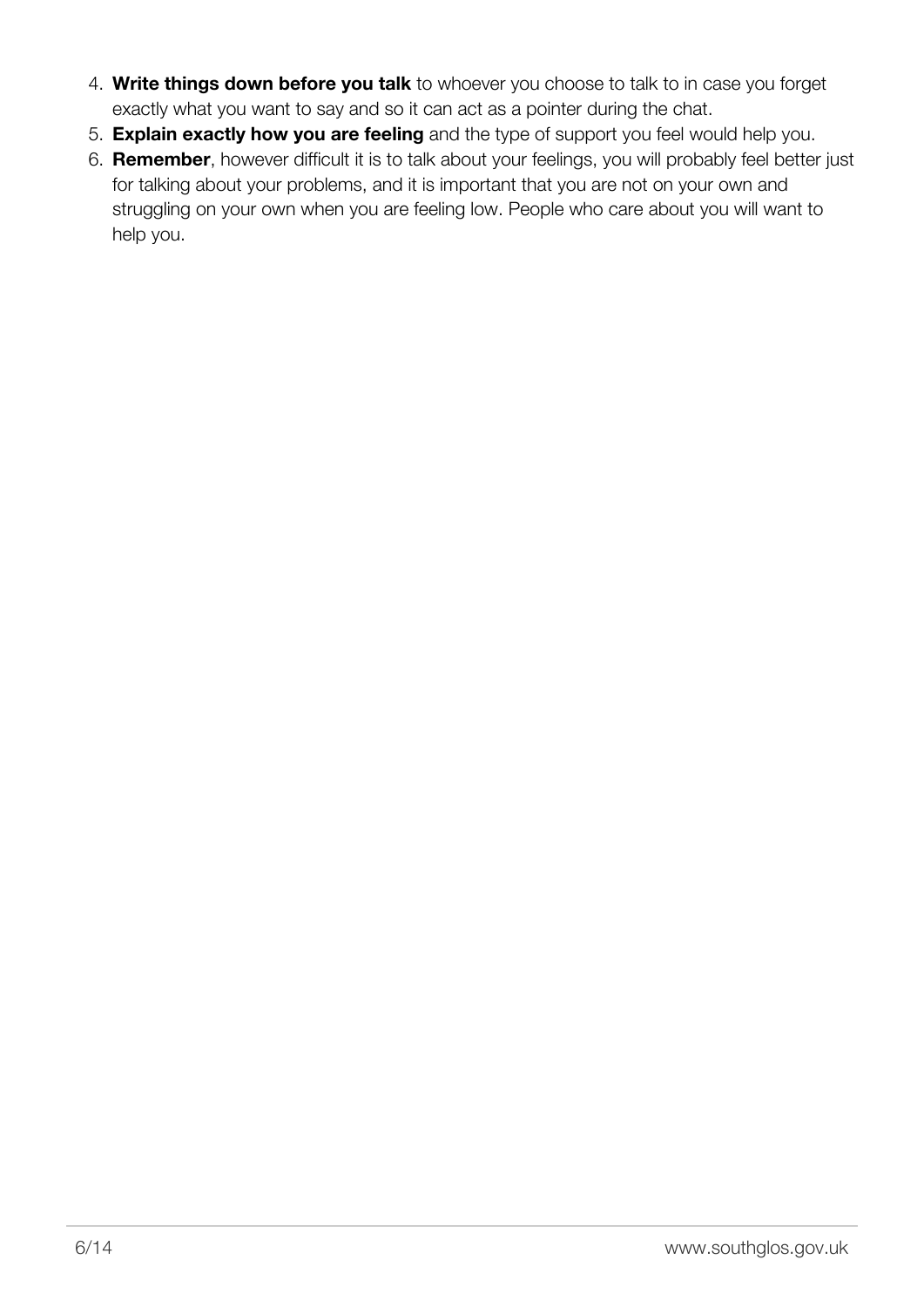# <span id="page-8-0"></span>2. Internet resources for young people

### Beat Eating Disorders

National charity supporting anyone affected by eating disorders or difficulties with food, weight and shape. They provide information and support through Helplines which people can call, text or email; online support including information, message boards and online support groups; and Helpfinder, an online directory of support services.

<https://www.b-eat.co.uk/>

#### Child Line

Free national helpline for children and young people in the UK. Children and young people can call 24 hours a day, seven days a week to talk about any problem. Trained counsellors are always there to help.

<https://www.childline.org.uk/Explore/Anxiety/Pages/Managing-your-anxiety.aspx>

#### Get Connected

Get Connected is the UK's free, confidential helpline service for young people under 25 who need help, but don't know where to turn. <http://www.getconnected.org.uk/>

#### Kidscape

We equip young people, parents and professionals with the skills to tackle bullying and safeguarding issues across the UK. <https://www.kidscape.org.uk/>

#### Mood Juice

Internet site offering information and advice to those experiencing troublesome thoughts, feelings and actions.

<http://www.moodjuice.scot.nhs.uk/>

#### Mental Health Foundation

UK charity helping people to access information about the steps they can take to look after their own mental health.

<https://www.mentalhealth.org.uk/a-to-z/a/anxiety> Also produce a useful booklet ['Are you Anxiety Aware'](https://www.mentalhealth.org.uk/publications/are-you-anxiety-aware-booklet/)

#### National Society for the Prevention of Cruelty to Children (NSPCC)

The NSPCC Child Protection Helpline offers advice and support to anyone concerned about the welfare of a child. The Helpline is open 24 hours a day, seven days a week. Calls are dealt with by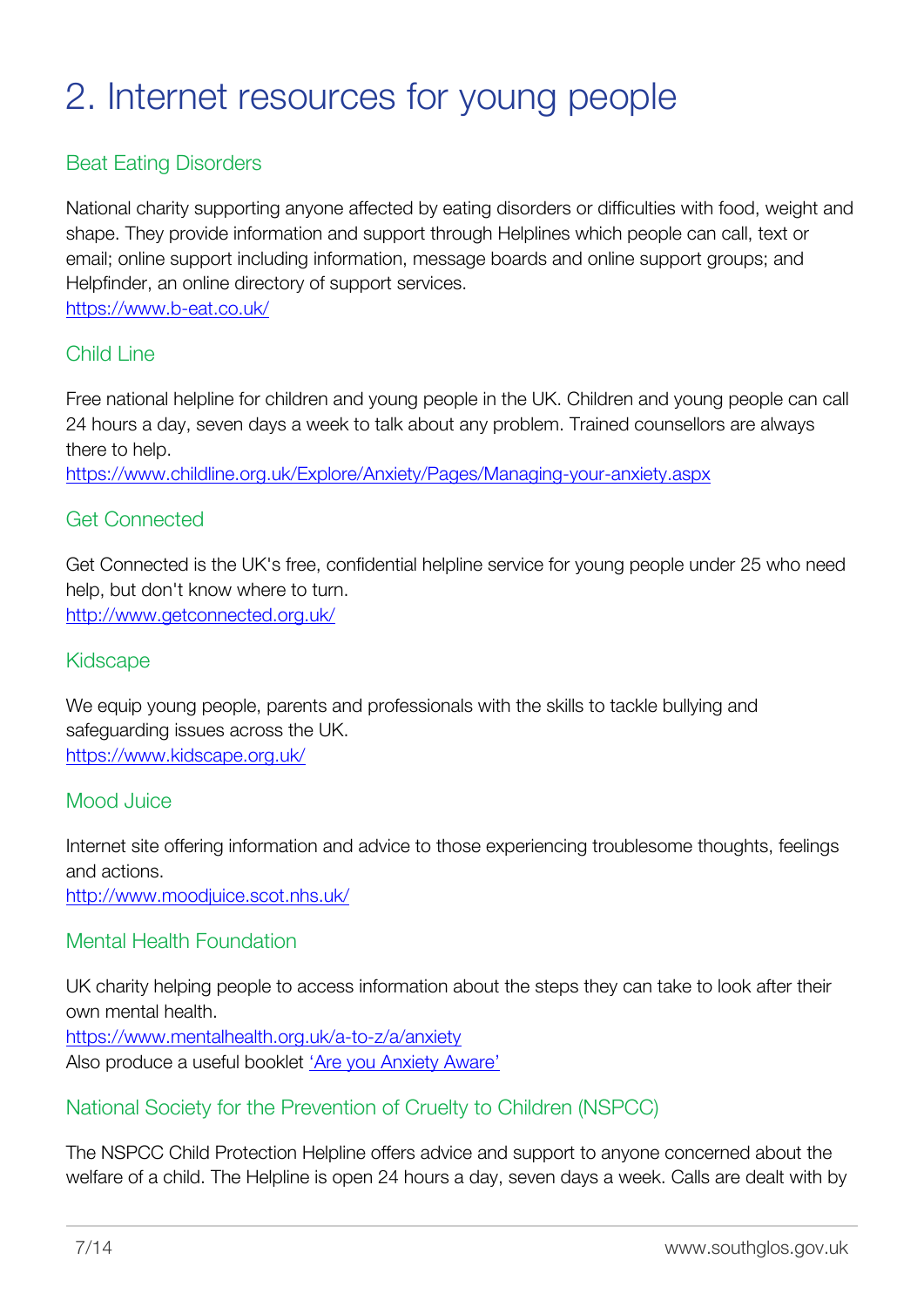NSPCC Helpline counsellors, who are all trained child protection officers. You can telephone, email or write to them for information and advice, or to report concerns about a child at risk of abuse. <https://www.nspcc.org.uk/>

### NHS Choices

NHS website where you can find information about a range of mental health conditions and search for local services.

Children's Anxiety: <http://www.nhs.uk/conditions/anxiety-children/pages/introduction.aspx> Youth Mental Health:

<http://www.nhs.uk/Livewell/youth-mental-health/Pages/Youth-mental-health-help.aspx>

### OCD Youth

OCD Youth aims to increase awareness and access to support for anyone under 25 affected by Obsessive Compulsive Disorder. OCD Youth is run by young people with OCD, for young people with OCD.

<http://ocdyouth.org/about/>

### Papyrus - Prevention of Young Suicide

Run a national helpline, including text and email services providing practical help and advice to vulnerable young people and to those concerned about any young person who may be at risk of suicide

<https://www.papyrus-uk.org/>

#### Rise Above

Help for 11 – 16 year olds to build emotional resilience by equipping them with the knowledge and skills to deal with pressures they may face. Inspiring and useful stories, videos, games and advice. <http://riseabove.org.uk/>

#### **Samaritans**

Free national helpline that can be used at any time you like to discuss issues affecting you. You don't have to be suicidal. There is also a Bristol Branch available on 0117 9831000. [www.samaritans.org/branches/bristol-samaritans](htpp://www.samaritans.org/branches/bristol-samaritans)

#### SAM app

SAM is an application to help you understand and manage anxiety. The app has been developed in collaboration with a research team from UWE, Bristol. <http://sam-app.org.uk/>

#### Young Sane

Young SANE is a virtual community that focuses on mental health for people aged under 25. [http://www.sane.org.uk/what\\_we\\_do/young\\_sane/](http://www.sane.org.uk/what_we_do/young_sane/)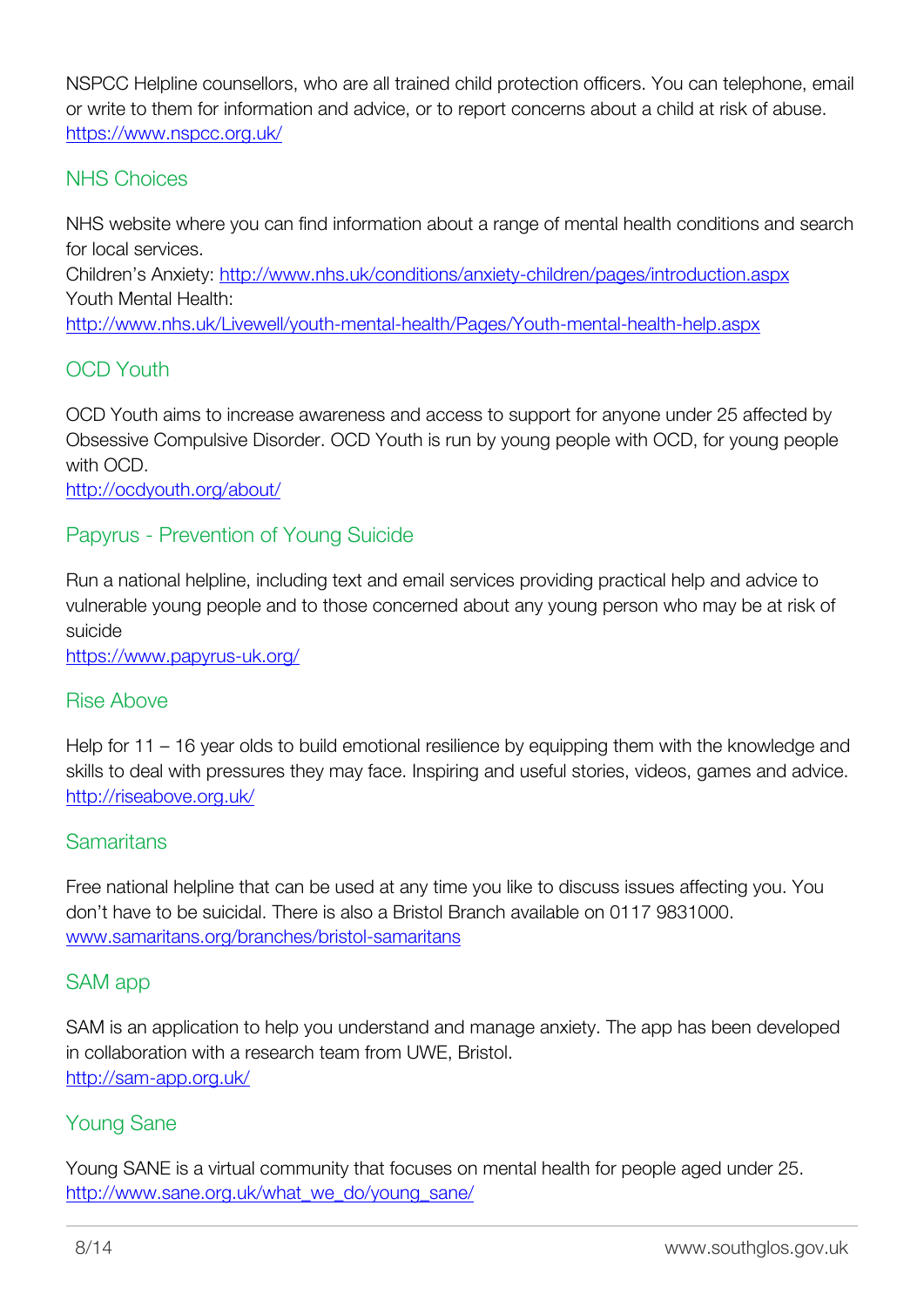### Self Harm UK

Project dedicated to supporting young people impacted by self-harm, providing a safe space to talk, ask any questions and be honest about what's going on in your life. <https://www.selfharm.co.uk/>

#### Student Health

Useful information on a variety of areas for adolescent students. Areas include, healthy eating, sexual health, mental health-anorexia, anxiety and self-harm. <http://www.studenthealth.co.uk/>

#### The Rainbow Centre

Bristol centre providing free and professional support to children and their families affected by life threatening illness and bereavement. <http://www.rainbowcentre.org.uk/>

#### The Site

Online guide to life for 16-25 year-olds in the UK. Provide non-judgmental support and information on everything from sex and exam stress to debt and drugs. <http://www.thesite.org/>

#### Time for Reading

Reading helps us to understand the world and helps maintain our mental health and wellbeing. <https://www.southglos.gov.uk/leisure-and-culture/libraries/time-4-reading/>

#### Winston's Wish

UK childhood bereavement charity offering practical support and guidance to bereaved children, their families and professionals. <http://www.winstonswish.org.uk/>

#### Youth Access

Youth Access is the national membership organisation for young people's information, advice, counselling and support services. Their website offers a directory of local youth information, advice and counselling services for young people aged 14 – 25. <http://www.youthaccess.org.uk/>

#### Young Minds

UK charity committed to improving the emotional wellbeing and mental health of children and young people. Resources include a free confidential helpline for any adult who is concerned about emotional problems, behaviour or mental health of a child or young person up to the age of 25. [www.youngminds.org.uk](http://www.youngminds.org.uk)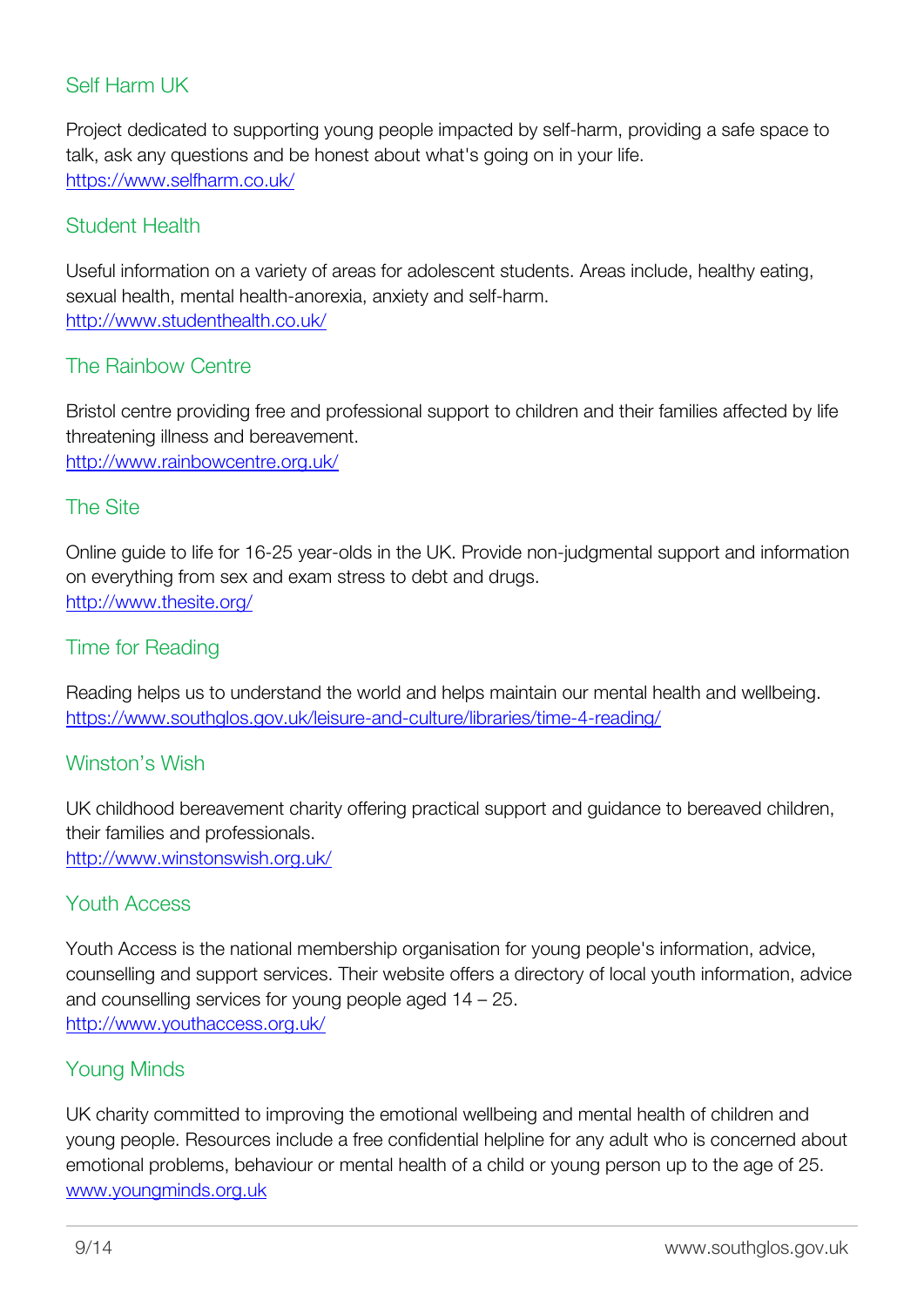### Youth Space

Birmingham-based organisation specialising in information, advice and support for young people aged 16-25. Website includes a link to their YouTube channel. [http://www.youthspace.me/help\\_and\\_advice/465\\_anxiety](http://www.youthspace.me/help_and_advice/465_anxiety)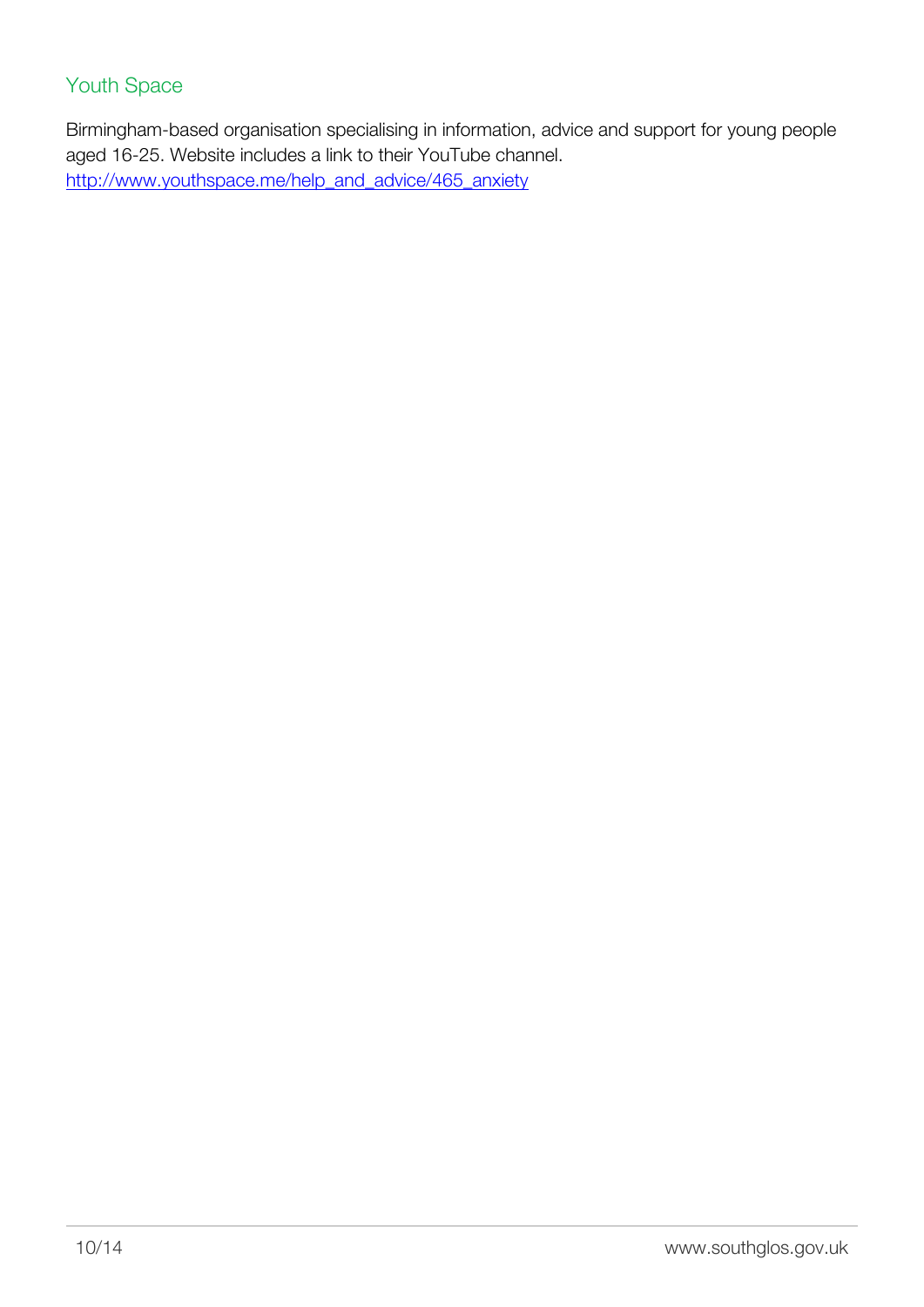# <span id="page-12-0"></span>3. Video resources for children, young people and their parents/carers

'Child Anxiety' video (10 mins) from [www.kidsmentalhealth.ca](http://www.kidsmentalhealth.ca)

https://www.youtube.com/watch?v=4VbxjsO9IYI

'Your Brain on Stress and Anxiety' video (5 mins) for older young people

https://www.youtube.com/watch?v=gmwiJ6ghLIM

Talking about anxiety - lots of people giving their experiences; vlogger **NinkComPoop** (KS3 upwards - 20 minutes)

https://www.youtube.com/watch?v=Pb0FI2ZHavo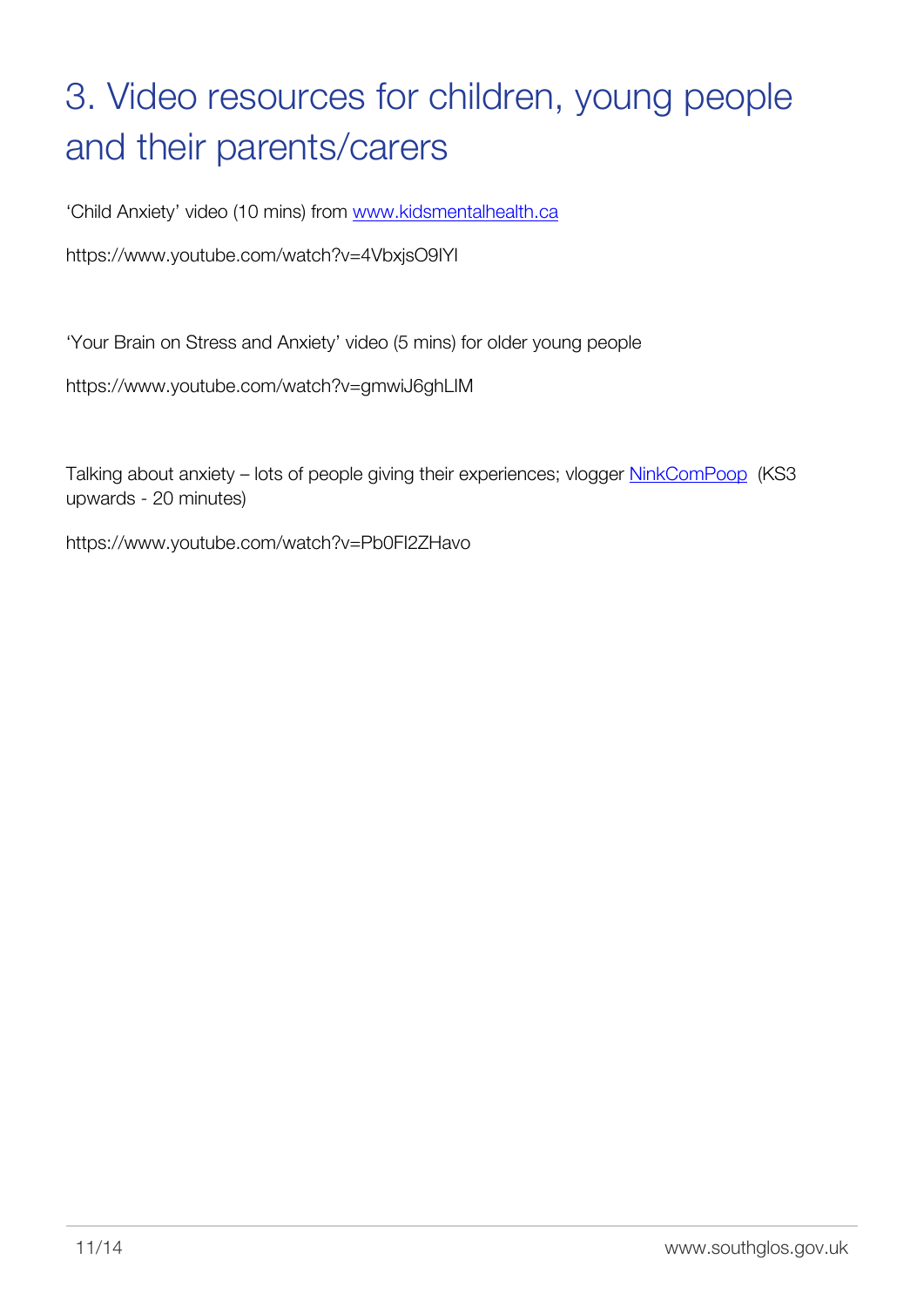## <span id="page-13-0"></span>4. Useful books and further reading

A Boy and a Bear – The Children's Relaxation Book by Lori Lite, Partners Publishing Group

ISBN 1886941076

Cool Cats, Calm Kids: Relaxation and Stress Management for Young People by Mary l Williams, Impact Publishers

ISBN 978-0915166947

Indigo Dreams (Audio CD) by Lori Lite, Stress Free Kids

Starving the Anxiety Gremlin: A Cognitive Behavioural Therapy Workbook on Anxiety Management for Young People by Kate Collins-Donnelly, Jessica Kingsley Pub

ISBN 978-1849053419

Sweet Dreams and Monsters by Peter Mayle, Macmillan Children's Books

ISBN 1556709455

The Anxiety Workbook for Teens: Activities to Help You Deal With Anxiety & Worry by Lisa M. Schab, Instant Help Publications

ISBN 978-1572246034

The Huge Bag of Worries by Virginia Ironside, Hodder Children's Books

ISBN 0340903171

The Panic Book by Neil Philips, Shrink-Rap Press Australia PLC

ISBN 9780958560429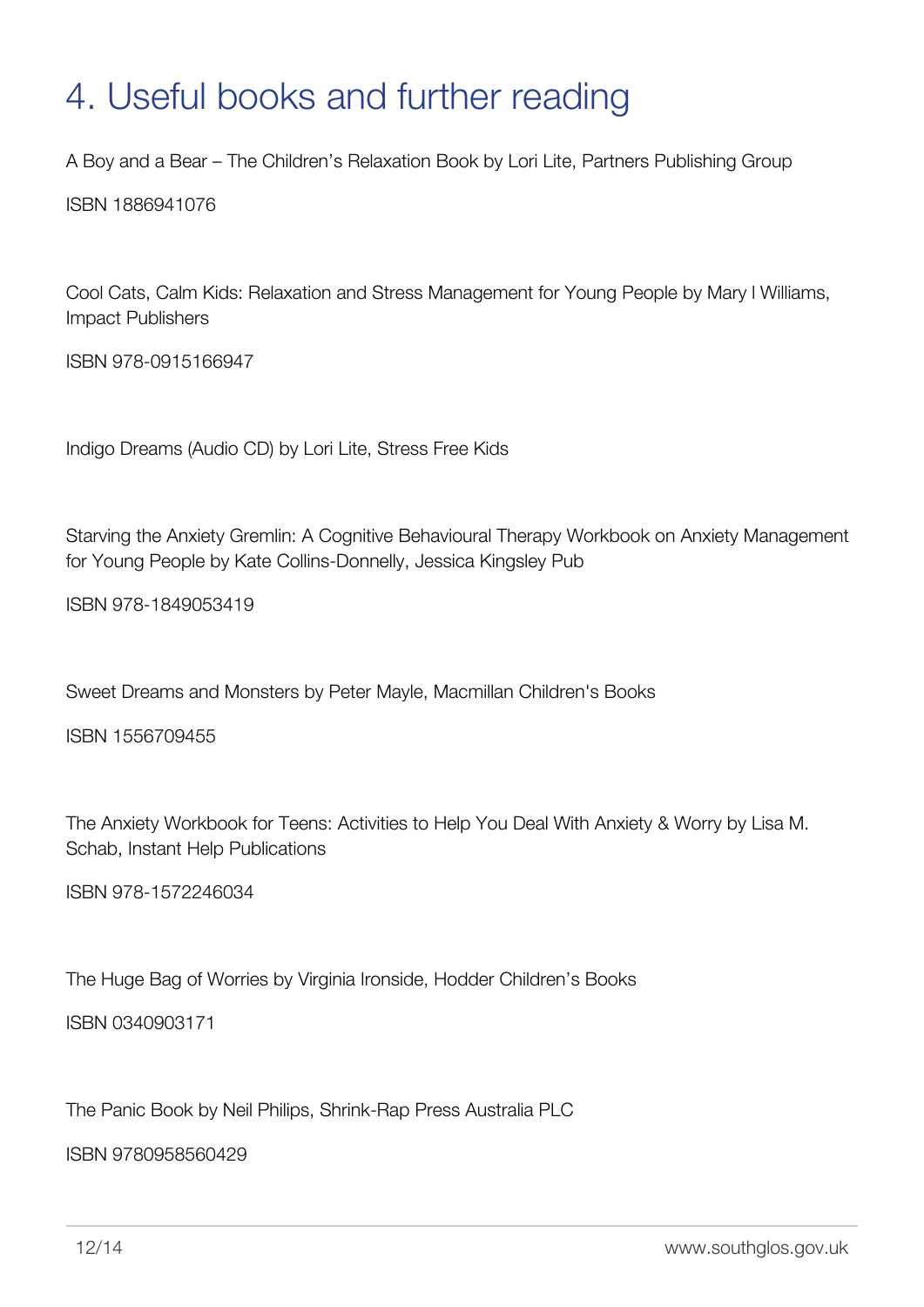Tim and the Blanket Thief by John Prater Atheneum, Atheneum Books for Young Readers ISBN 0689318812

What to Do When You Worry Too Much: A Kid's Guide to Overcoming Anxiety by Dawn Hueber, Magination Press

ISBN 978-1591473145

Worry Guts by Jan Mark, Longman

ISBN 978- 0582338913